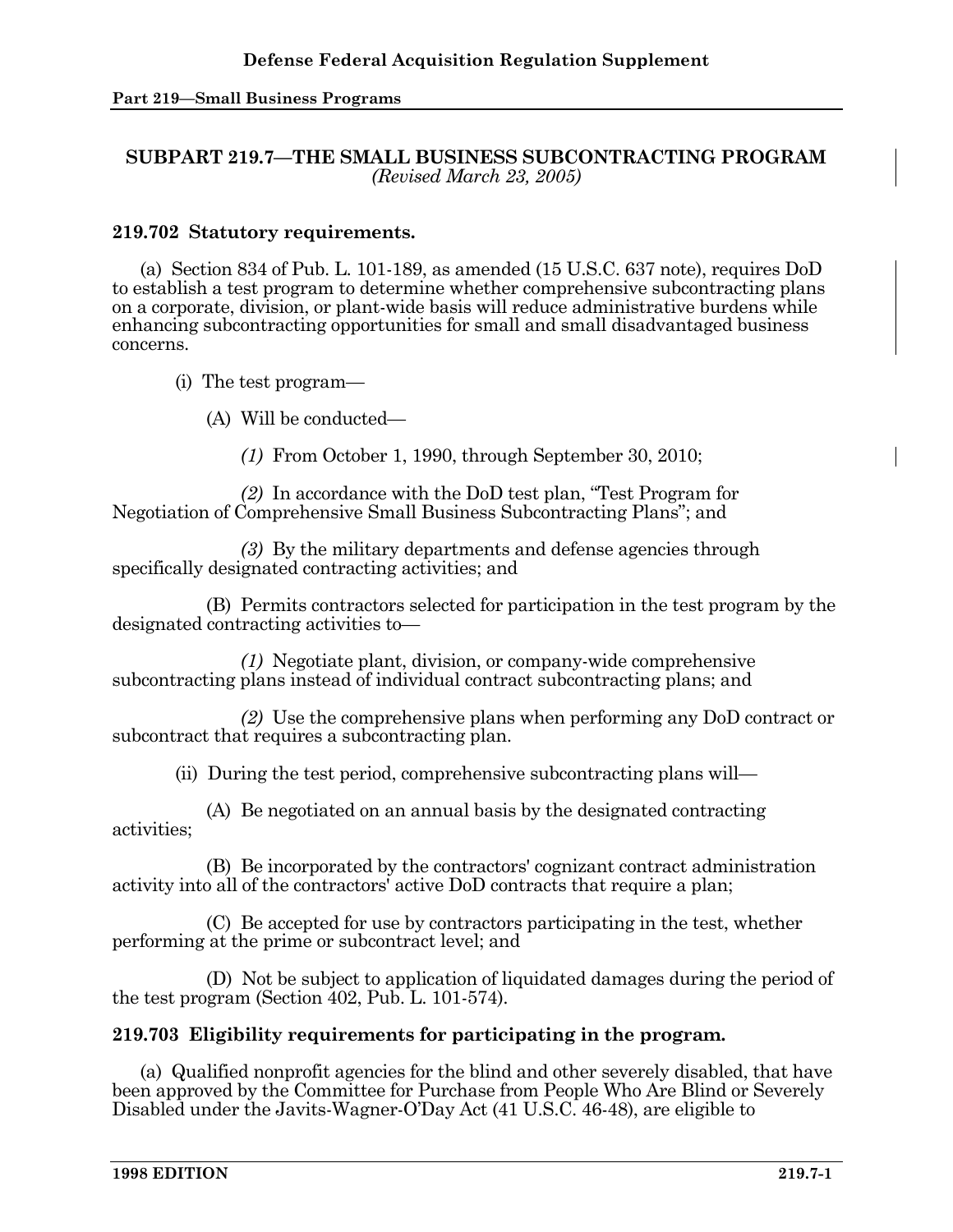#### **Part 219—Small Business Programs**

participate in the program as a result of 10 U.S.C. 2410d and Section 9077 of Pub. L. 102-396 and similar sections in subsequent Defense appropriations acts. Under this authority, subcontracts awarded to such entities may be counted toward the prime contractor's small business subcontracting goal.

 (2)(A) To be eligible as an SDB subcontractor, a concern must meet the definition in 219.001.

 (B) To be eligible as a historically black college or university or minority institution subcontractor, such entity must meet the definition in the clause at 252.219- 7003, Small, Small Disadvantaged and Women-Owned Small Business Subcontracting Plan (DoD Contracts).

(b) A contractor may also rely on the written representation as to status of—

(i) A historically black college or university or minority institution; or

 (ii) A qualified nonprofit agency for the blind or other severely disabled approved by the Committee for Purchase from People Who Are Blind or Severely Disabled.

### **219.704 Subcontracting plan requirements.**

 (a)(1) The goal for use of small disadvantaged business concerns shall include subcontracts with historically black colleges and universities and minority institutions (see Subpart 226.70), in addition to subcontracts with small disadvantaged business concerns. Subcontracts with historically black colleges and universities and minority institutions do not have to be included in the small disadvantaged business goal in commercial items subcontracting plans.

 (4) In those subcontracting plans which specifically identify small, small disadvantaged, and women-owned small businesses, prime contractors shall notify the administrative contracting officer of any substitutions of firms that are not small, small disadvantaged, or women-owned small businesses for the firms listed in the subcontracting plan. Notifications shall be in writing and shall occur within a reasonable period of time after award of the subcontract. Contractor-specified formats shall be acceptable.

### **219.705 Responsibilities of the contracting officer under the subcontracting assistance program.**

## **219.705-2 Determining the need for a subcontracting plan.**

(d) See 215.304 for unique DoD requirements.

## **219.705-4 Reviewing the subcontracting plan.**

 (d) Challenge any subcontracting plan that does not contain positive goals and consider the extent to which an offeror plans to use competition restricted to historically black colleges and universities or minority institutions. A small disadvantaged business goal of less than five percent must be approved one level above the contracting officer.